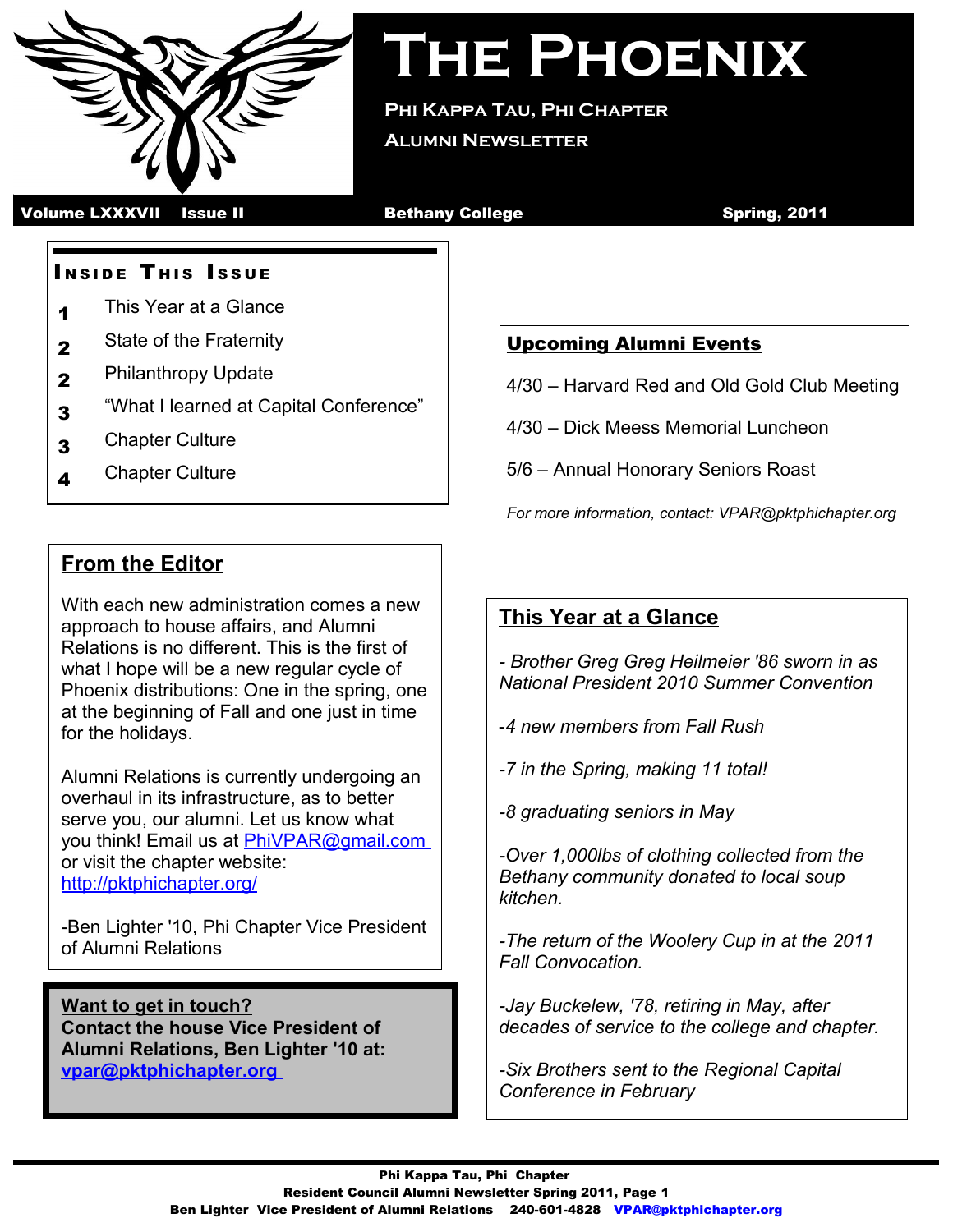## Philanthropy Update

It's been an excellent year of charity for the brothers of Phi Kappa Tau Phi Chapter. The election of Brother Scotty Tyree as the new Philanthropy Chair has led to several successful trips to local animal shelters and soup kitchens as well as a rise in campus presence for the fraternity.

This year's Spaghetti Dinner brought in \$415 and served people from every walk of life on this campus. Independents and Greeks alike enjoyed delicious food while putting up money for a good cause.

Phi Chapter hosted a movie night in Renner Too in the bottom of Phillips. Enjoying popcorn and beverages, guests watched our hall of fame Alumnus Paul Newman's famous comedy "Slapshot" and got the opportunity to donate to Hole in the Wall Gang Camps. But the successes don't end there.

The highlight of this semester has been the Phi Kappa Tau Clothing drive. In honor of March's Founders Month of Service, the brothers of Phi Chapter collected over 1,000lbs of clothing for the local homeless- with donations still coming through the door!

This semester's philanthropy events have been amazing, and plans for next semester are even bigger. Stay tuned!

# **State of the Fraternity**

Brothers,

Greetings from Dear Ole' Bethany! Phi Chapter of Phi Kappa Tau is growing again, both in actual numbers and in

spirit. This semester we initiated 7 new members to the house, bringing the Associate Member class for the year

"all the way to" 11. At this semester's Honors Convocation, we brought the Wool Cup home after a two semester

separation, with a GPA of 3.12. We intend to keep it where it belongs. We are once again an active presence on

campus, with bi-monthly philanthropy events, soup kitchen trips and animal shelter visits. The chapter has

committed itself to the Borradaile Challenge, striving to reach the highest standards of the fraternity at large, with

our ultimate goal to once again reach Maxwell status. Needless to say, expect to see some good things from this

Chapter.

In Phi,

Rob Christiansen '09, President of Phi Chapter.

# **Dick Meess Memorial Luncheon**

In honor of the late Brother Dick Meess '50, Phi Chapter alumni will be having a memorial banquet. Join us on April 30<sup>th</sup> at the Wheeling Country Club, to honor and celebrate his contributions to the house. For more information, contact the Phi Chapter Grad Council.

## **Contact Information:**

Ben Lighter '10, VP Alumni Relations -

(240)-601-4828 vpar@pktphichapter.org

Rob Christiansen '09, President -

(425)-327-9766 [rchristi@bethanywv.edu](mailto:rchristi@bethanywv.edu)

House phone: (304)-829-7570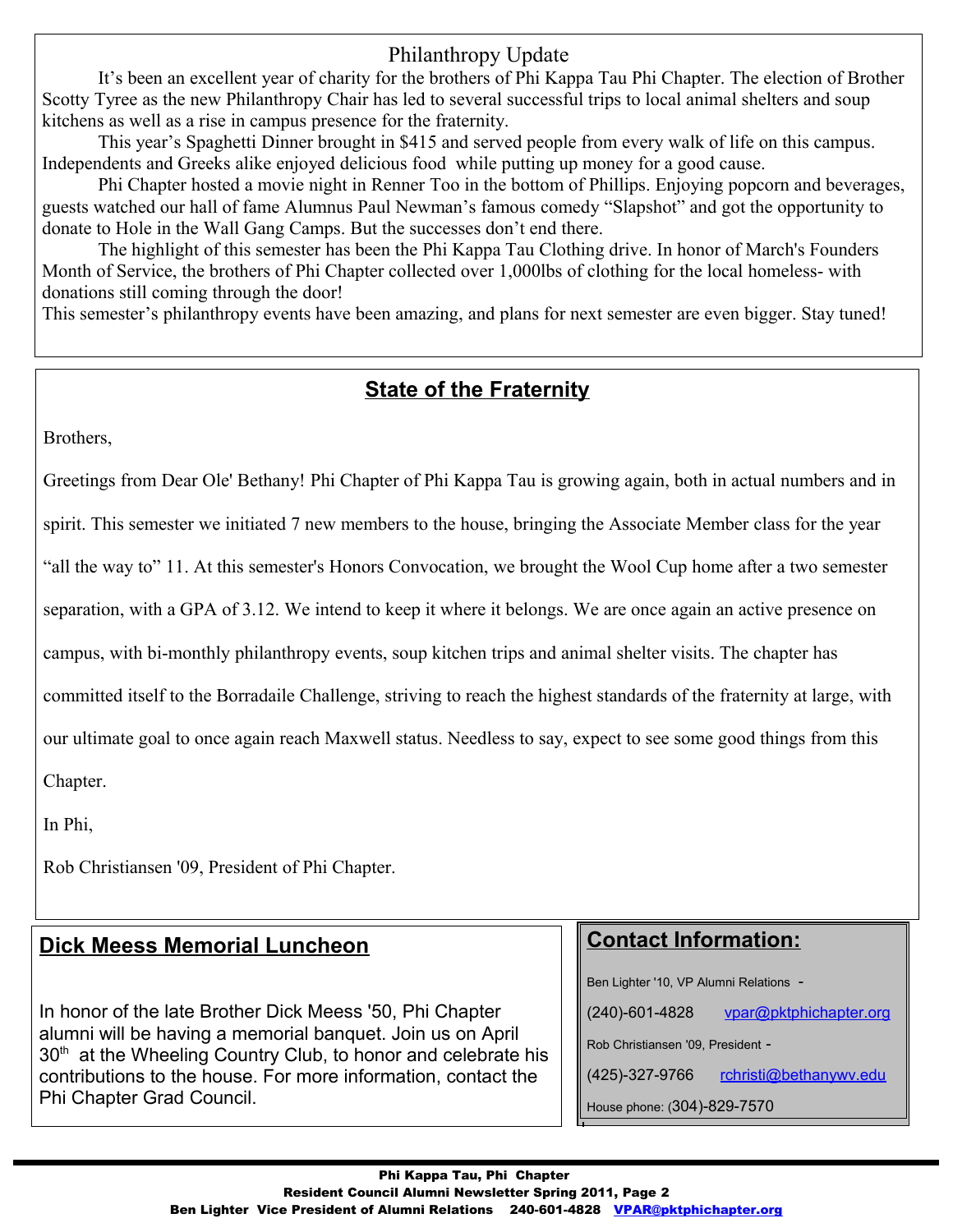### **What I Learned at Capital Conference**

Evan Marmie, '11

As an associate member, the fraternity can be difficult to understand beyond the local chapter. Seeing brothers day by day and enjoying time spent with them is a wonderful thing, but one does not truly have an idea of what Phi Kappa Tau really is until they decide to attend an outside event. In this case, I was lucky enough to attend the capital conference at the University of Maryland. Once there, I really began to understand just what it meant to be a member of Phi Kappa Tau and, also, how to become a better man to those in my pledge class and in the fraternity.

At the Capital conference, I was able to experience an interaction with the fraternity that I could have never had otherwise. I learned about different positions in the house and what each of those positions is supposed to do, but each lesson felt more geared towards larger chapters moreso than the smaller chapters of the fraternity. I also learned the best ways to maximize risk management and even ways that the fraternity can just look better on campus.

More than anything, I learned what it really meant to be a brother of Phi Kappa Tau. Being around other brothers and seeing them interact with one another, but also interacting with them as friends despite never having met them before the conference felt as though there was already a bond there that had no need of being stated. The final result was a great time that more associates should have the chance to experience to learn about the fraternity but, more importantly, understand how it feels to actually be accepted as a brother.

# **Chapter Culture**

### **Leading a Double Life**

CJ Studnicky, '11

What is required of a man in collegiate athletics, regardless of division, is not easily balanced with the demands of becoming a brother at Phi Kappa Tau. The two most rewarding decisions made in my young college career thus far have been: playing lacrosse, and attempting to become a member of the Phi Kappa Tau Fraternity.

Due to practice schedules as well as games, it has been a task for me especially, to become close to my A.M. class. It makes me appreciate more the time I do have with the A.M.'s and how they accept me, though I am not with them as much as I should be. Phi Kappa Tau as well as lacrosse are instilling in me the skills necessary for the future: leadership, confidence, brotherhood, and most importantly acceptance.

Although the time spent away from my A.M. class left me lacking when it came to class bonding, it's much like I haven't been away at all. Between school, lacrosse, and Phi Kappa Tau, I am prepared for anything that may be thrown at me in the future.

### **Phi Chapter's Hairy Situation** Kelvin Thomas, '11

While the men of Phi chapter at Bethany are mostly known for their character and academic excellence, they are also becoming recognized for their interesting choices in facial hairstyles. Maybe it was coldness of winter, a subconscious act of brotherhood solidarity, or just a widespread unwillingness to shave, but it seems as though many of Bethany's Phi Tau men suddenly began sporting more facial hair than usual.

 Although I am currently unable to grow more than some unremarkable pale whiskers, let alone a full beard or mustache, many of my brothers have sported some rather impressive facial hair over the course of this semester. The styles of facial hair range from simple mustachio to full beards and everything in between, in all different hues. The presence of a facial hair craze could even be seen on our 2010 Bid Night t-shirts, which featured an extra curled handlebar mustache. *Continued on page 4*